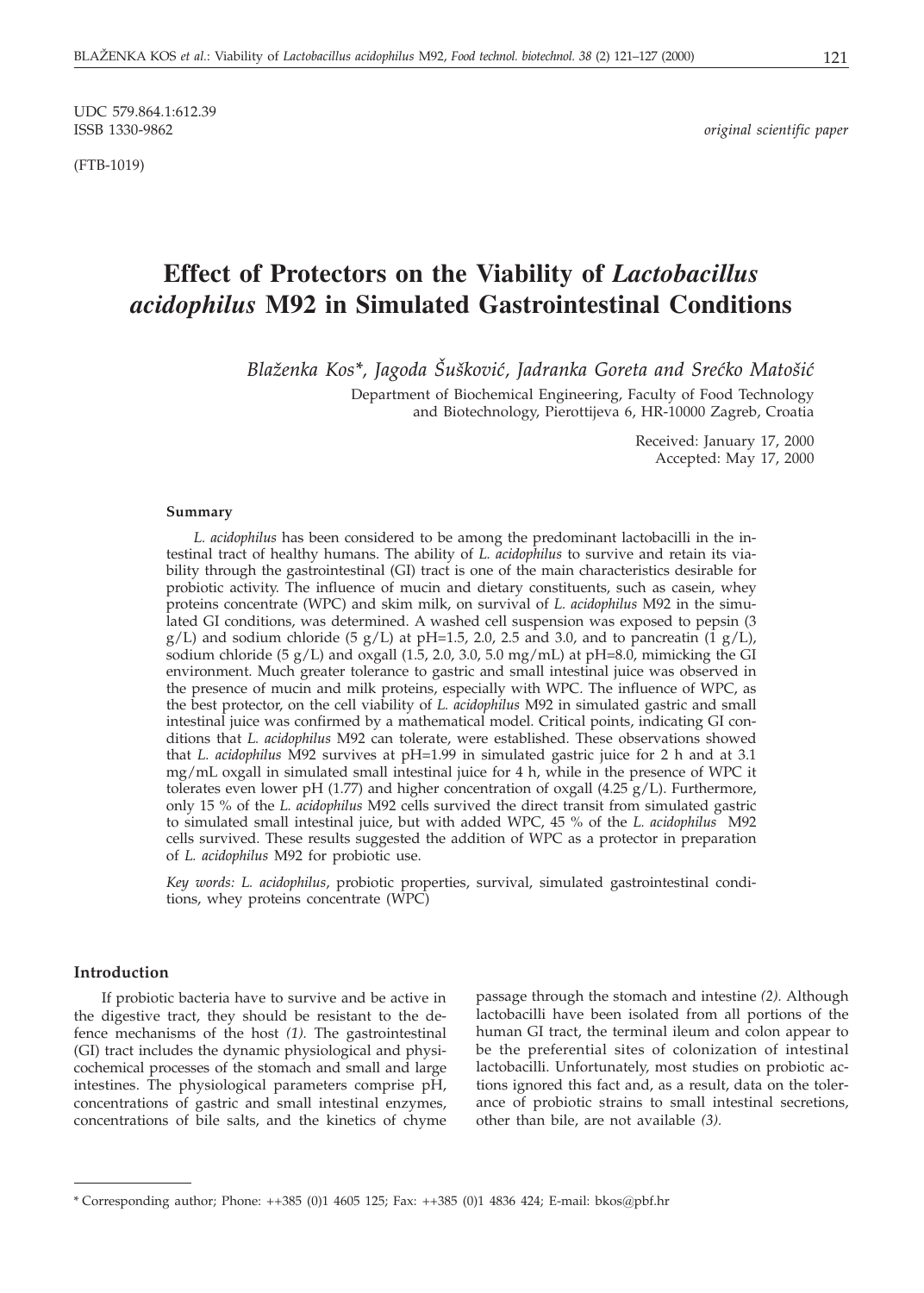Although resistance to human gastric transit has been demonstrated *in vivo* for potentially probiotic lactic acid bacteria and constitutes an important *in vitro* selection criterion for probiotic bacteria, a satisfactory *in vitro* method, which closely simulates *in vivo* gastric transit, has not been defined. For this purpose HCl-acidified distilled water, broth and buffers have been widely used as opposed to fresh human gastric juice *(4–6).* Conway *et al. (6)* demonstrated that bacteria survive better in human gastric juice than in buffer at an equivalent pH indicating that studies using buffers probably underestimate survival potential *in vivo*.

In previous papers by Šušković *et al.* (7,8) some important probiotic properties of *Lactobacillus acidophilus* M92 were demonstrated*.* This strain has shown the antimicrobial activity against enteropathogenic, spore forming and fungal microorganisms which is supposed to be of benefit in competition of *L. acidophilus* M92 with other microorganisms in the intestine *(7).* Furthermore, *in vitro* studies have shown that *L. acidophilus* M92 can assimilate cholesterol in the presence of bile. It is postulated that this strain may help decrease serum cholesterol *in vivo* if it is able to survive GI transit *(8).* This paper presents *in vitro* experiments which attempt to simulate gastric and small intestinal transit of *L. acidophilus* M92 *in vivo*, confirming the probiotic properties of this strain. The influence of mucin and dietary constituents such as skim milk, casein and WPC on the survival of *L. acidophilus* M92 in the simulated GI conditions was also examined. The viability/mortality of *L. acidophilus* M92 in simulated gastric and small intestinal juice with and without protector were calculated.

### **Materials and Methods**

### *Bacterial culture*

The bacterial strain *Lactobacillus acidophilus* M92 was maintained in MRS broth (Difco Laboratories, USA) at 37 °C. After serial transfer in broth, the bacterial cells were collected by centrifugation at 10000 x g for 1 min, washed three times and resuspended in a sterile NaCl solution  $(0.5 \%)$ .

# *Preparation of simulated gastric and small intestinal juice*

Simulated gastric and small intestinal juice were prepared according to Charteris *et al. (5)* with some modifications.

Simulated gastric juice was prepared by suspending pepsin (3 g/L) in a sterile sodium chloride solution (0.5 %) and adjusting the pH to 1.5, 2.0, 2.5 and 3.0 with concentrated HCl. Pepsin (from porcine stomach mucosa) was obtained from Sigma Chemical Co, St. Louis, USA.

Simulated small intestinal juice was prepared by suspending pancreatin  $(1 g/L)$  and bile salts  $(1.5, 2.0, 3.0)$ and 5.0 mg/mL oxgall) in a sterile sodium chloride solution  $(0.5 \%)$  and adjusting the pH to 8.0 with 0.1 mol/L NaOH. Pancreatin (from hog pancreas, 165 U/mg) was obtained from Fluka Biochemica, Switzerland, and oxgall (dehydrated fresh bile) from Difco Laboratories, USA*.*

# *Survival of L. acidophilus* M92 *in the simulated gastric and small intestinal juice*

The washed cell suspensions of *L. acidophilus* M92 (0.2 mL) were vortexed with gastric and small intestinal juice (1 mL), respectively, and 0.3 mL of NaCl (0.5 %). The changes in total viable count were monitored during treatment with gastric (2 h) and small intestinal juice (4 h), respectively, by pour plate method using MRS agar. The samples were taken every hour. Plates were incubated at 37  $°C$  for 48 h. Results of log (CFU/mL) are expressed as the mean of three replicates.

# *Influence of milk proteins and mucin on survival of L. acidophilus* M92 *in the simulated gastric and small intestinal juice*

Skim milk (BBL Microbiology System, Cockeysville, MD, USA) 0.3 mL, casein (Sigma Chemical Co., St. Louis, USA) 0.3 mL, whey proteins concentrate (WPC) (Zdenka d.d., Veliki Zdenci, Croatia) 0.3 mL, and mucin from hog stomach (Fluka Biochemica, Switzerland) 0.3 mL, were prepared by suspending in a sterile sodium chloride solution (0.5 %) at a concentration of 1  $g/L$  and added to simulated gastric and small intestinal juice. Dissolving of casein was accomplished by heating over 60 °C. Survival of *L. acidophilus* M92 was determined as described above.

# *Cumulative effect of simulated gastric and small intestinal juice on survival of L. acidophilus* M92

After exposure to simulated gastric juice (pH=2; residence time 2 h), the bacterial cells were centrifugated at 10000 x g for 1 min and resuspended in simulated small intestinal juice (pH=8; 3 mg/mL oxgall; residence time 4 h). The same procedure was used with addition of WPC as protector. The viability of *L. acidophilus* M92 was determined as described above.

# *Measurement of L. acidophilus* M92 *viability/mortality in simulated GI conditions with/without protector*

A mathematical model for determination of cell viability/mortality in the presence of effectors was used *(9)*. In our case different pH values (1.5, 2.0, 2.5 and 3.0) and four concentrations of oxgall (1.5, 2.0, 3.0 and 5.0 mg/mL) were applied as effectors in simulated gastric and small intestinal juice, respectively. The effect of WPC as protector on *L. acidophilus* M92 viability in simulated GI conditions was also determined. On the basis of total viable count, log (CFU/mL), determined at the beginning and the end of exposure to simulated gastric (2 h) and small intestinal juice (4 h), three parameters that indicate viability and three parameters that indicate mortality of *L. acidophilus* M92 were calculated:

a) Cell viability in simulated gastric juice without effector (pepsin,  $3 g/L$ , in 0.5 % sterile saline), and small intestinal juice without effector (pancreatin,  $1 g/L$ , in 0.5 % sterile saline, pH=8):

$$
V/\% = \frac{N_{\rm t}}{N_0} \times 100 \qquad \qquad /1/
$$

cell viability (without effector)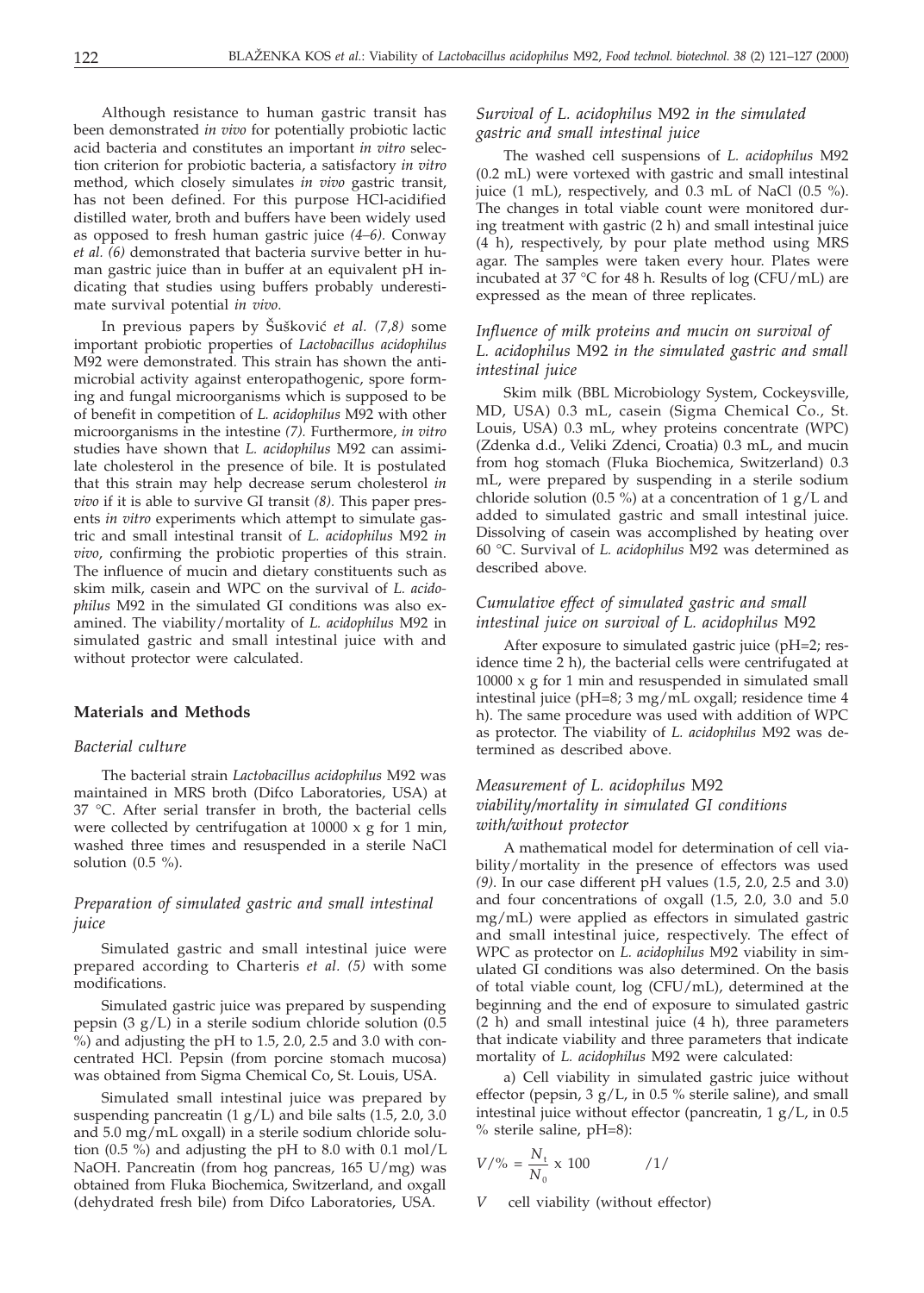- *N*t number of viable cells/mL at the end of exposure to simulated gastric/small intestinal juice
- *N*0 number of viable cells/mL at *t*=0

b) Cell viability in simulated gastric juice with effector (different low pH values) and small intestinal juice with effector (four concentrations of oxgall):

$$
V_{\rm E}/\% = \frac{N_{\rm Et}}{N_0} \times 100 \qquad \qquad /2/
$$

- *V*E cell viability (with effector)
- *N*<sub>Et</sub> number of viable cells/mL at a certain concentration of effector at the end of exposure to simuated gastric/small intestinal juice
- *N*0 number of viable cells/mL at *t*=0

c) Cell mortality in simulated gastric juice without effector (pepsin, 3 g/L, in 0.5 % sterile saline), and small intestinal juice without effector (pancreatin, 1 g/L, in 0.5 % sterile saline, pH=8):

$$
M/\% = 100 - V
$$
 /3/

- *M* cell mortality (without effector) *V* see Eq. /1/
- d) Cell mortality in simulated gastric and small intestinal transit with effector:

$$
M_{\rm E}/\% = 100 - V_{\rm E} \tag{4/}
$$

*M*E cell mortality (with effector)

*V*E see Eq. /2/

To eliminate the effect of simulated gastric and small intestinal juice without effectors on the cell viability, the specific cell viability  $(V<sub>S</sub>)$  and specific cell mortality  $(M<sub>S</sub>)$ were calculated.

e) Specific cell mortality:

$$
M_{\rm s}/\% = \frac{M_{\rm E} - M}{V} \times 100 \qquad \qquad /5/
$$

*M*S specific cell mortality

- *M*E see Eq. /4/
- *M* see Eq. /3/

*V* see Eq. /1/

f) Specific cell viability:

 $V_s$ /% = 100 –  $M_s$  /6/

V<sub>S</sub> specific cell viability

*M*S see Eq. /5/

The intersection of the specific cell viability curve and specific cell mortality curve was defined as a critical point. It represents the concentration of effector where mortality reaches viability. After this crossing point mortality overtakes viability of *L. acidophilus* M92 (Figs. 5 and 6).

#### **Results and Discussion**

Probiotic bacteria are commonly used in diet. The potential probiotic strain *L. acidophilus* M92 has shown resistance to lysozyme – the enzyme of the oral cavity *(7)*. However, this strain must be examined for its ability to resist the digestion processes in the stomach and in the intestinal tract, so that it may be considered as candidate for a probiotic strain *(10).* The survival of *L. acidophilus* M92 in the gastrointestinal tract is essential for exertion of its potential health benefits, such as antimicrobial activity and decrease of cholesterol level *(7,8).*

The gastrointestinal transit begins by exposing *L. acidophilus* M92 to low pH and pepsin in stomach. When gastric juice is secreted, it has a pH of approximately 2.0 and a salt content of not less than 0.5 % *(11)*. Berrada *et al. (12)* reported the time from entrance to release from the stomach to be about 90 min. Therefore, the survival of *L. acidophilus* M92 in simulated gastric juice at pH=1.5, 2.0, 2.5 and 3.0 during 2 h was investigated (Fig. 1). After 1 h of exposition, the survival in simulated gastric juice has been very high (99 %) at pH=2.0, 2.5 and 3.0, but after 2 h at the same pH values the viable count of *L. acidophilus* M92 was decreased for 49, 39 and 17 %, respectively. These results indicate that *L. acidophilus* M92 exhibited an appreciable level of survival in simulated gastric juice. A decrease of the viable number with the decrease of pH values was expected, but it was rapid only at pH=1.5. In fasting individuals the pH of the stomach is between 1.0 and 2.0 and most microorganisms, including lactobacilli, can survive after a short time under these conditions *(6).* The examined strain *L. acidophillus* M92 has not survived the extremely low pH =1.5 (Fig. 1). Therefore, it is better to introduce the probiotic strain in a buffered system such as milk, yoghurt or milk protein-based foodstuffs.

The conditions encountered in the duodenum, where bile salts and pancreatic juice are secreted, have a more dramatic influence on bacterial viability, since, according to Drouault *et al. (13),* at best only 10–30 % of the ingested bacteria survive. According to Charteris *et al. (5)* the majority of the examined *Lactobacillus* and *Bifidobacterium* strains were intrinsically resistant to simulated pancreatic juice (small intestinal juice without bile salts). In this work *L. acidophilus* M92 showed no re-



Fig. 1. Survival of *L. acidophilus* M92 during 2 h of exposure to simulated gastric juice (pH range 1.5–3.0)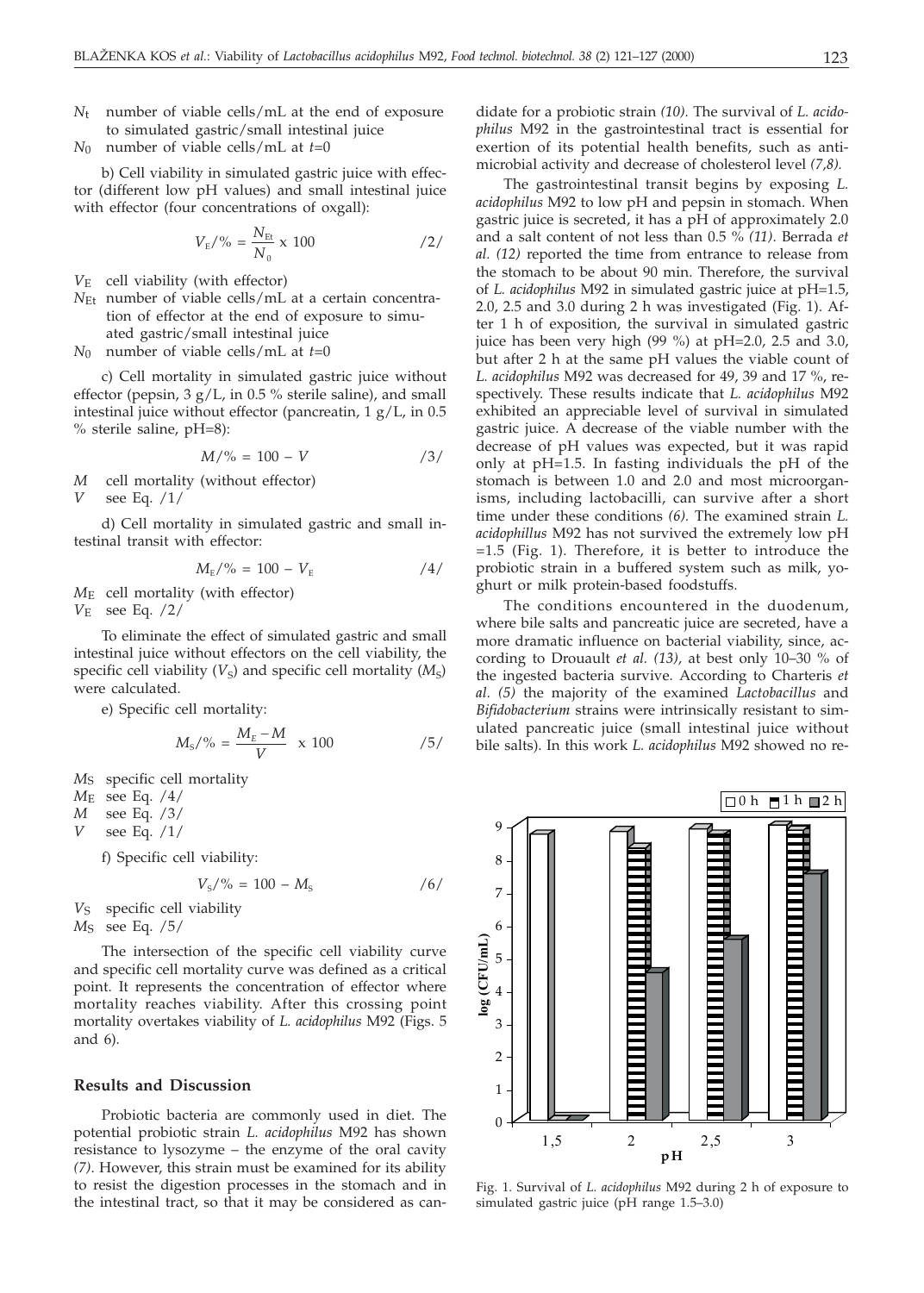duction in viability in simulated small intestinal juice without bile salts for up to 4 h (Fig. 2). This result suggests that *L. acidophilus* M92 has an intrinsic resistance to the pancreatic enzymes trypsin, chymotrypsin, carboxyand amino-peptidases, lipase and ribonucleases. The small intestine contains relatively high concentrations of bile salts, which can inhibit growth or kill many bacteria, including lactobacilli. With addition of bile salts (1.5 and 3 mg/mL oxgall) to pancreatic juice a decrease in viable count was observed (Fig. 2). In earlier experiments *L. acidophilus* M92 survived, but it grew slowly when bile salts were added to the growth medium *(7).* According to Gilliland and Speck *(14)* bacteria from non-intestinal origin such as *L. delbrueckii* ssp. *bulgaricus* and *Lactococcus lactis* are very sensitive to bile: concentrations lower than 0.05 % were inhibitory. On the contrary, probiotic bacteria should be resistant to 0.15–0.3 % of oxgall to be effective *(15). L. acidophilus* M92 has shown a relatively high degree of survival (68 and 57 %) in the presence of 1.5 and 3 mg/mL bile salts, respectively (Fig. 2). It could be ascribed to bile salts hydrolase activity of *L. acidophilus* M92 as the detoxification mechanism *(16).*

An improved *in vitro* methodology is presented which mimics GI environment based on characteristics that can be employed in the selection of species for use in probiotic functional foods and nutraceutical preparations. Furthermore, the influence of casein, skim milk, mucin or whey proteins concentrate (WPC) on the survival of *L. acidophilus* M92 under conditions that mimic the GI environment was examined (Figs. 3 and 4). The milk, WPC and mucin may function as buffering agents and inhibitors of digestive protease activity *in vivo (6).* The exposure of *L. acidophilus* M92 to simulated gastric juice at pH=2 for 4 h demonstrated that *L. acidophilus* M92 survival is better in the presence of WPC (Fig. 3). Also, the addition of hog gastric mucin (as a surrogate for human gastric mucin) to simulated gastric juice increased the survival of *L. acidophilus* M92. Moreover, it



Fig. 2. Survival of *L. acidophilus* M92 in simulated small intestinal juice, in the absence or presence of oxgall;  $\blacklozenge$  small intestinal juice without oxgall;  $\blacksquare$  small intestinal juice with 1.5 mg/mL oxgall;  $\Delta$  small intestinal juice with 3 mg/mL oxgall

is observed that the protecting capacity of all examined protective agents decreased after exposure of 2 h to simulated gastric juice (Fig. 3). Notwithstanding the well- -known toxic effect of bile salts, the viable count of *L. acidophilus* M92 after 4 h of incubation retained at a level of  $10^5$  to  $10^6$  CFU/mL with 3.0 mg/mL oxgall in simulated small intestinal juice with addition of protective agents (Fig. 4). WPC has shown a slightly better protecting capacity. Additionally, it is well known that WPC added to the fermented dairy products improves its sensorial, textural and nutritive properties *(17).*



Fig. 3. Effect of mucin, skim milk, casein and whey proteins concentrate (WPC) on survival of *L. acidophilus* M92 in simulated gastric juice (pH=2)



Fig. 4. Effect of mucin, skim milk, casein and whey proteins concentrate (WPC) on survival of *L. acidophilus* M92 in simulated small intestinal juice with 3 mg/mL oxgall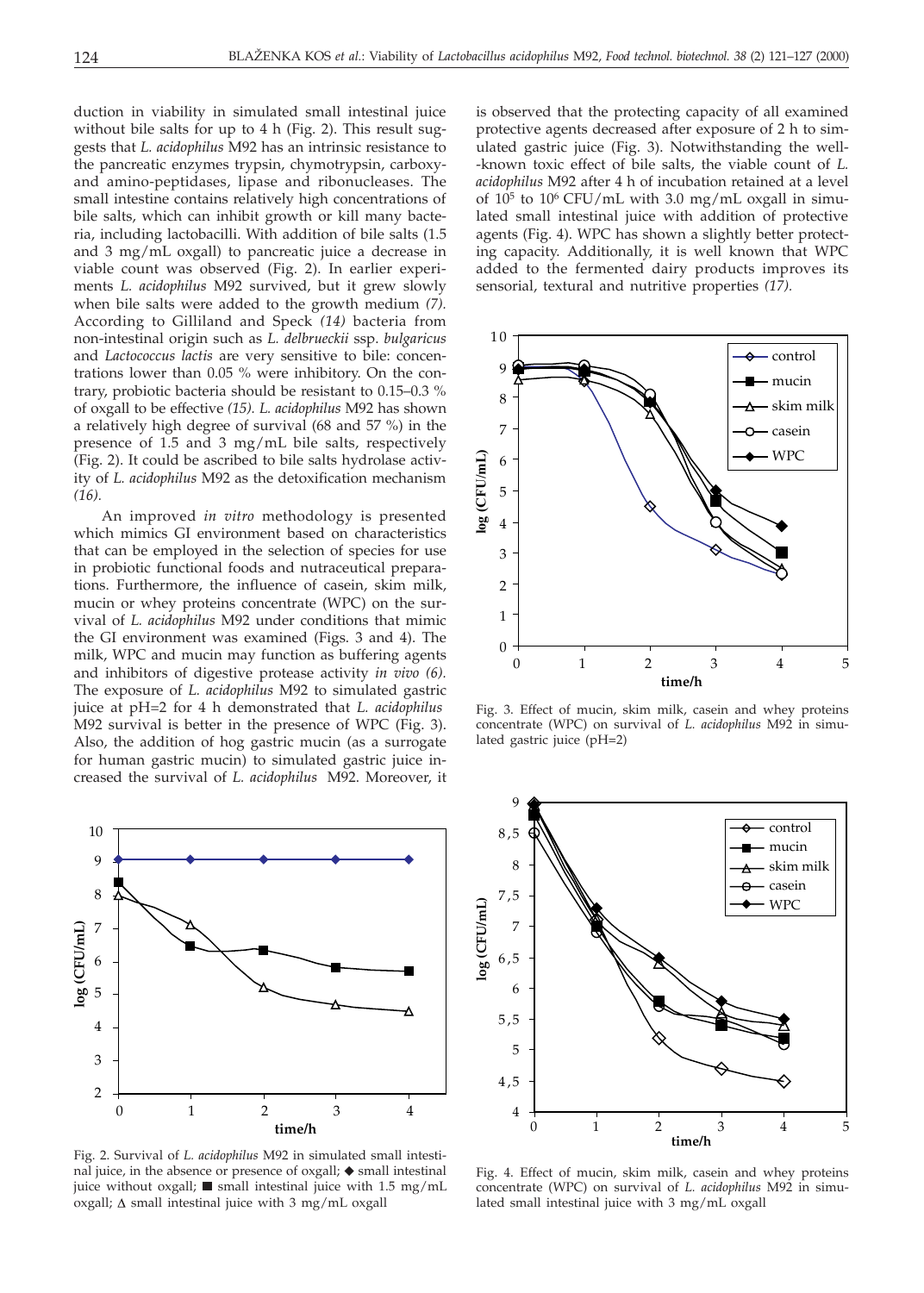The calculated parameters, indicating cell viability *vs.* mortality in the bacterial population, were determined in the presence of protector and various pH levels and oxgall concentrations (Figs. 5 and 6). According to the presented results, the WPC was the best protector. When WPC was added to simulated gastric juice, the specific cell viability  $(V<sub>s</sub>)$  was increased (as much as 34 and 37 %, at pH=2 and 2.5, respectively) (Fig. 5). In the presence of 2, 3 and 5 mg/mL oxgall specific cell viability  $(V_s)$  was higher (about 10 %) when WPC was added to simulated small intestinal juice (Fig. 6). The applica-

tion of this model, through plotting  $V_s$  and  $M_s$ , has shown the influence of WPC addition on the critical points for the pH value (Fig. 5) and oxgall concentration (Fig. 6) which *L. acidophilus* M92 can tolerate. The critical points indicate that *L. acidophilus* M92 may survive in simulated gastric juice (pH=1.99) and simulated small intestinal juice (concentration of oxgall 3.1 mg/mL). In the presence of WPC *L. acidophilus* M92 can tolerate a lower pH (1.77) and a higher concentration of oxgall (4.25 mg/mL) (Figs. 5 and 6)*.* These observations indicate an important role of WPC addition on the viability



Fig. 5. Specific cell viability and specific cell mortality of *L. acidophilus* M92 in simulated gastric juice with and without addition of whey proteins concentrate (WPC) at different pH values;  $\blacklozenge$  specific cell viability in gastric juice;  $\blacksquare$  specific cell viability in gastric juice + WPC;  $\Diamond$  specific cell mortality in gastric juice;  $\Box$  specific cell mortality in gastric juice + WPC (100 % specific cell viability correspond to  $10^9$  CFU/mL)



Fig. 6. Specific cell viability and specific cell mortality of *L. acidophilus* M92 in simulated small intestinal juice with and without addition of whey proteins concentrate (WPC) at different concentrations of oxgall;  $\blacklozenge$  specific cell viability in small intestinal juice;  $\blacksquare$ specific cell viability in small intestinal juice + WPC;  $\Diamond$  specific cell mortality in small intestinal juice;  $\Box$  specific cell mortality in small intestinal juice + WPC (100 % specific cell viability correspond to  $10^9$  CFU/mL)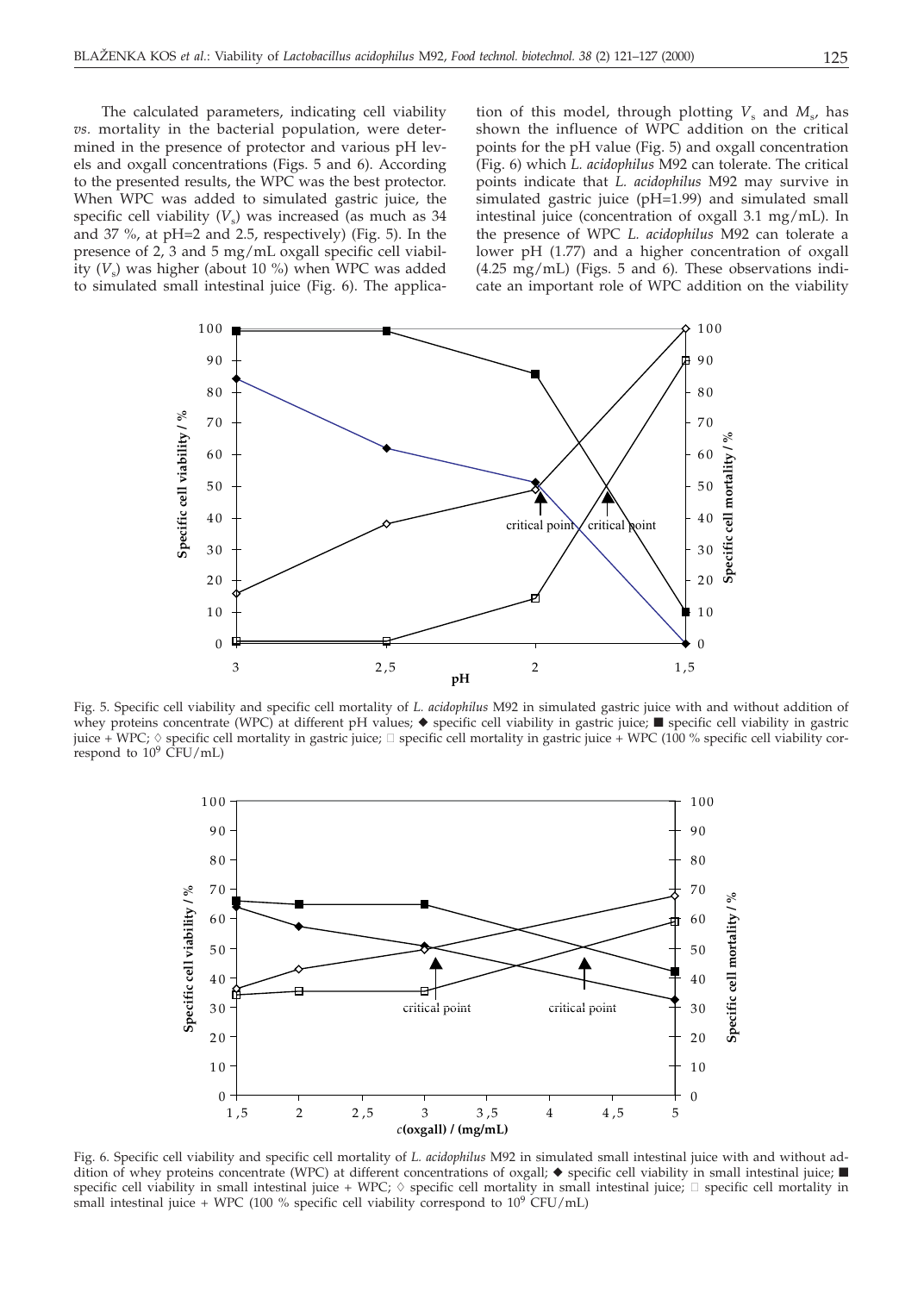

Fig. 7. Effect of whey proteins concentrate (WPC) on the survival of *L. acidophilus* M92 in: A – simulated gastric juice (pH=2; residence time 2 h) and  $\overline{B}$  – simulated small intestinal juice (pH=8; 3 mg/mL oxgall; residence time 4 h);  $\Delta$  gastric juice;  $\Box$  gastric juice; +  $WPC$ ;  $\blacktriangle$  small intestinal juice;  $\blacksquare$  small intestinal juice + WPC

of *L. acidophilus* M92 in simulated gastric and small intestinal juice, which were also confirmed by the cumulative effect of both GI compartments, including direct transit from simulated gastric juice (pH=2) to simulated small intestinal juice (pH=8; 3 mg/mL oxgall) as shown in Fig. 7. Only 15 % of the *L. acidophilus* M92 cells survived a direct transit from simulated gastric juice (Fig. 7A) to simulated small intestinal juice (Fig. 7B), but with added WPC, 45 % of the *L. acidophilus* M92 cells survived. These results suggest that the addition of WPC as protector in a probiotic preparation of *L. acidophilus* M92 can improve gastric and small intestinal transit tolerance. The method presented in this study may be useful for ensuring selection of potential probiotic bacteria capable to survive gastrointestinal passage under conditions prevalent *in vivo*.

#### **References**

- *1.* E. Jonson, P. Conway: Probiotics for Pigs. In: *Probiotics, The Scientific Basis*, R. Fuller (Ed.), Chapman & Hall, London (1992) pp. 259–316.
- *2.* M. Alander, I. de Smet, L. Nollet, W. Verstreaete, A. von Wright, T. Mattila-Sandholm, *Int. J. Food Microbiol. 46* (1999) 71–79.
- *3.* P. Marteau, J. C. Rambaud, *FEMS Microbiol. Rev. 12* (1993) 207–220.
- 4. J. Šušković, B. Kos, S. Matošić, V. Marić, *Food Technol*. *Biotechnol. 35* (1997) 107–112.
- *5.* W. P. Charteris, P. M. Kelly, L. Morelli, J. K. Collins, *J. Appl. Microbiol. 84* (1998) 759–768.
- *6.* P. L. Conway, S. L. Gorbach, B. R. Goldin, *J. Dairy Sci. 70* (1987) 1–12.
- 7. J. Šušković, B. Brkić, S. Matošić, V. Marić, *Milchwissenschaft, 52* (1997) 430–435.
- 8. J. Šušković, *Ph.D. Thesis*, Faculty of Food Technology and Biotechnology, University of Zagreb, Croatia (1996).
- 9. P. Raspor, M. Batič, P. Jamnik, Food Technol. Biotechnol. 37 (1999) 81–86.
- *10.* R. Havenaar, B. Ten Brink, J. H. J. Huis in't Veld: Selection of Strains for Probiotic Use. In: *Probiotics – The Scientific Basis*, R. Fuller (Ed.), Chapman and Hall, London (1992) pp. 209–221.
- *11.* M. J. Hill: Factors Controlling the Microflora of the Healthy Upper Gastrointestinal Tract. In: *Human Microbial Ecology*, M. J. Hill, P. D. Marsh (Eds.), CRC Press, Boca Ratton, Florida (1990) pp. 57–85.
- *12.* N. Berrada, J. F. Lemeland, G. Laroch, P. Thouvenot, M. Piaia, *J. Dairy Sci. 74* (1991) 409–413.
- *13.* S. Drouault, G. Corthier, S. D. Ehrlich, P. Renault, *Appl. Environ. Microbiol. 65* (1999) 4881–4886.
- *14.* S. E. Gilliland, M. L. Speck, *J. Food Protect. 40* (1977) 760–765.
- *15.* B. R. Goldin, S. L. Gorbach: Probiotics for Humans. In: *Probiotics – The Scientific Basis*, R. Fuller (Ed.), Chapman and Hall, London (1992) pp. 355–376.
- 16. J. Šušković, B. Kos, S. Matošić, *Sixth Symposium on Lactic Acid Bacteria: Genetics, Metabolism and Applications*, Book of Abstracts, Veldhoven, The Netherlands (1999) p. J3.
- *17.* U. Svensson: Industrial Perspectives. In: *Probiotics. A Critical Review*, G. W. Tannock (Ed.), Horizin Scientific Press, U.K. (1999) pp. 57–64.